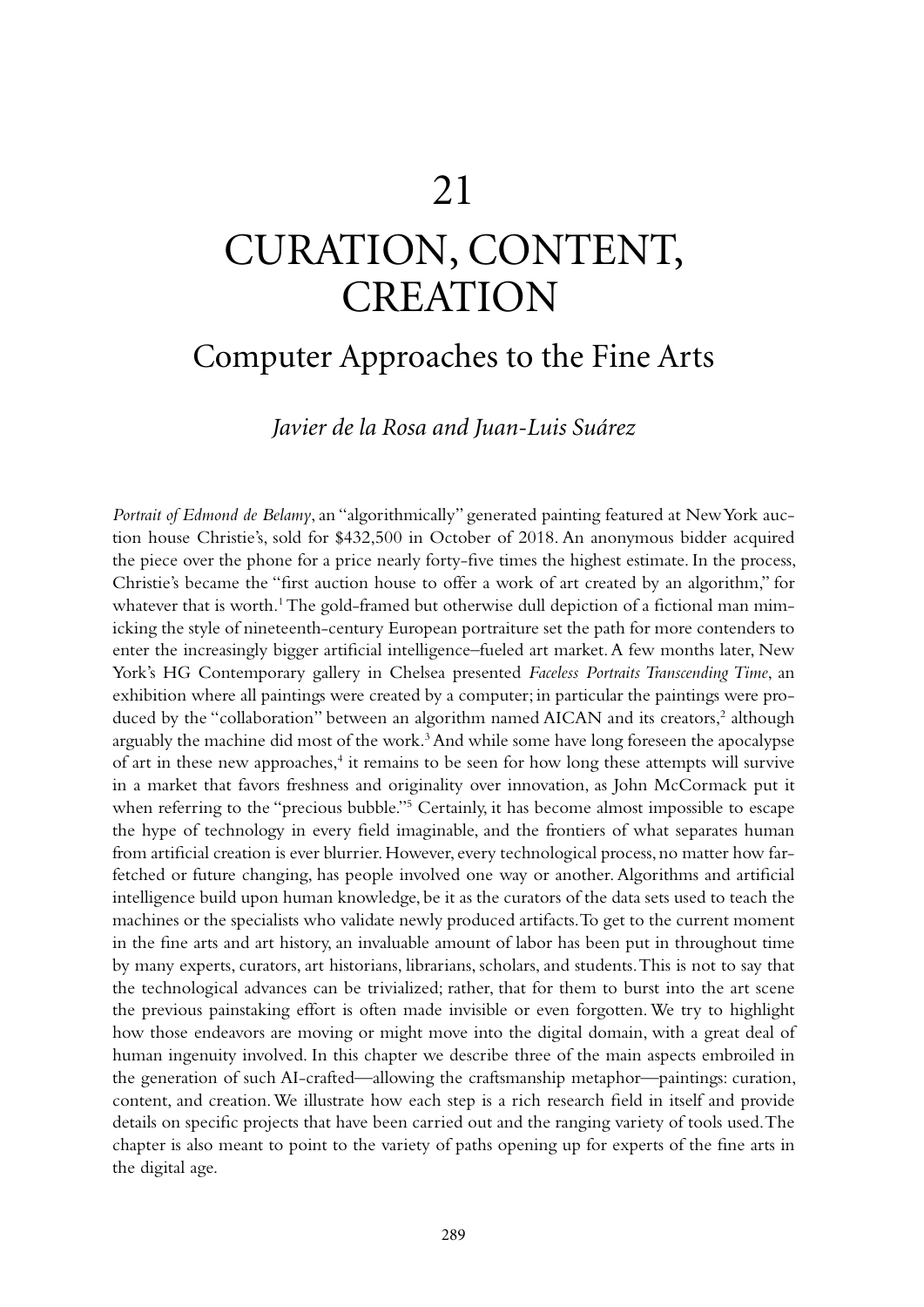## **Curation**

Data-related projects in fine arts usually start with the construction of a data set, which in the humanities might also be referred to as a corpus or collection, depending on the discipline. It is important to note that this first step, the construction of the data set, represents the most burdensome phase since in most cases, and certainly in cases that deal with history prior to the digital age, researchers need to digitize the materials. If, on the contrary, one works with contemporary art it is more likely that the information has already been digitized. When the primary elements of a data set are images or digitized versions of images, metadata plays a fundamental role. Quality curation of content is an intensive and time-consuming task performed manually by humans, but once a data set has been built, its many secrets can be exploited in multiple forms until exhausted. The formats vary from formal relational databases built with schemas and models of the reality in mind to somewhat chaotic and ad hoc spreadsheets or text files.<sup>6</sup> Regardless, all of them attempt to capture some particular nuances of the relevant subject domain: a slice of reality in computer form from a human's vantage point. The Hispanic Baroque Project is an example of such practices.7 With the ambitious goal of characterizing the complexity of the First Atlantic Culture, the project set to trace interactions that generated the cultural complexity that was characteristic of the Hispanic Baroque from the mid-sixteenth to early nineteenth centuries, and that allowed for their reproduction in, and transfer of models to, other cultural settings even today.8 Methodologically, in order to analyze three spheres of Baroque culture—the Baroque constitution, its religious expressions, and its urban aspects—some ideas from complexity theory such as emergence, dynamic stability, or efficiency were applied. These concepts, once arcane to humanistic endeavors, started to make sense precisely at the intersection of various disciplines and methods, and became instrumental for the project once the use of graph theory and network science was leveraged. Thus, the project embarked on the construction of several databases and tools to better achieve its goals. One of these databases still active today is BaroqueArt, a data collection of Hispanic Baroque painters, places, and paintings from 1550 to 1850.<sup>9</sup> Populated through fieldwork data collection and manual data extraction from existing print catalogues, the database contains close to seventeen thousand items from fourteen hundred bibliographical resources, where each item might be annotated by up to two hundred descriptors. Since the scope of the database is Hispanic Baroque art, entries are of varying geographies and artistic styles. The selection follows historical context as well as artistic and scholarly principles such as influence and knowledge transfer. Interestingly, the aforementioned descriptors were put together using a team-based, manual curation approach to create a comprehensive ontology based on rich annotations of the main object of study: the paintings.10 These descriptors ranged from the abstract (e.g. "virtuality") to the concrete (e.g. the kind of ink used on the physical canvas) and served as a proxy to build a network of paintings.11 After annotation, a link was established between any pair of paintings if they shared at least five or more annotations, using this cardinality as the weight of the created edge in the graph. The resulting network, divided into periods of twenty-five years, together with the geographical information that tracked the place of production and current location of the paintings, allowed for a rich analysis that proved the importance of symbols in the creation and sustainability of the First Transatlantic Culture.<sup>12</sup> The study introduced a new methodology that aspired to establish the foundations of a digital geography of art and culture. At the same time, it left a database of thousands of paintings with extremely detailed metadata, from religious descriptors such as "virgins" or "saints," to the use of the "civil" descriptor that signaled more secular aspects of Latin American paintings as those nations moved toward independence. In other words, it curated a vast number of artifacts for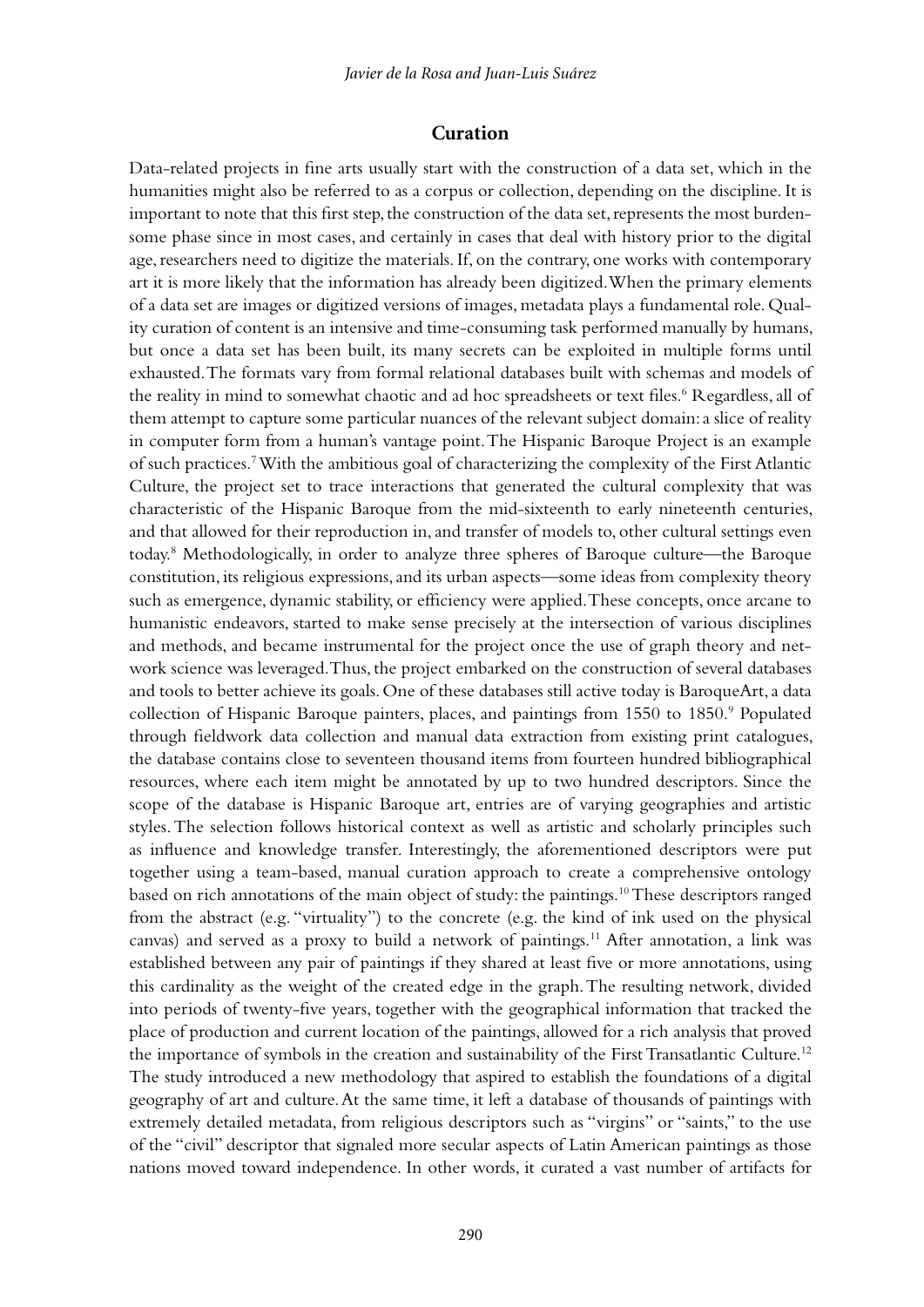future filtering, querying, and retrieving that could be utilized to, for example, select all paintings of male portraits in a specific style.

#### **Content**

One natural step after the analysis of metadata is to study the actual content of the digital images of paintings: that is, what it is that they depict, how this is materialized in the painting, what meanings those depictions carry with them, and what can we learn from them. In this sense, different approaches have been tested over the years. Particularly notorious and numerous are those that seek to identify—by computational means—styles in a painting, either the author's personal signature or the pictorial style within a time period.<sup>13</sup> Although less prolific in the literature, other avenues of research have been explored: extraction of meaning,<sup>14</sup> influence networks,<sup>15</sup> and trends over time,<sup>16</sup> to name a few. It is in this latter category that we can place the Faces Project, which studied how people were depicted across time and what relation those depictions had to present day evolutionary conceptions of perceived attractiveness. The main goal of the project was to assess whether human beauty had always been universally perceived in the same manner or had changed over time and across cultures.<sup>17</sup> This is, however, an almost unprovable issue since beauty is a changing and subjective notion and as such cannot be measured scientifically. If we add that we lack reliable photographic evidence of most periods of human history, we can agree that accessing the past of the notion of beauty is a difficult task. In addition, no representative sample of the respective populations of the past will ever be possible to obtain as we can only make inferences as to the representativeness of the human types depicted in art history across cultures. To overcome these limitations, the project considered instead a definition of perceived attractiveness valid in evolutionary psychology and neuro-aesthetics that is supposed to be universal yet comprehensible and feasible to extract numerically. It was then used as a proxy for beauty on a corpus of over 120,000 paintings from all over the world and time periods. However, for different reasons the collection ended up having a major participation of Western paintings and styles, thus limiting the scope of the results. Before the popularization of WikiArt, the current de facto paintings database,<sup>18</sup> collecting a data set of these characteristics was a challenge, and the project had to turn to a comprehensive but private collection of images made public on the internet.<sup>19</sup> Fortunately, the situation is slowly changing and we can now find cultural institutions releasing their data openly to the public and for free.<sup>20</sup> Paintings are possibly the only artifacts known to have reliably recorded the various aspects of human attributes before the invention of photography, and while there is no guarantee that depicted people are representative of the general population, it still is the best resource there is to track changes in the representation of the human face.<sup>21</sup> It is important to note that the project does not make any claims on current or past standards of beauty. Rather it applies a supposedly objective approximation of it on a faceted corpus of paintings and analyzes the results and their implications. That is to say, if we were to accept a scientific definition of perceived attractiveness, the Faces Project describes how depicted people, periods, and styles would fare against it. In assessing the perceived attractiveness of a given face, two main factors influence the outcome. First, symmetry—measured as the sum of the distances of facial attributes to the center of the face as defined by the perpendicular line that crosses it through the middle horizontal point of the nose and that divides the face in two hemi-faces. Second, averageness—a slightly more elusive concept that is defined as the difference between an individual's facial attributes and those of the average of a group. Effectively, this calculation consists in the difference between an individual's face symmetry value and that of the average composite image of all faces of a group, being a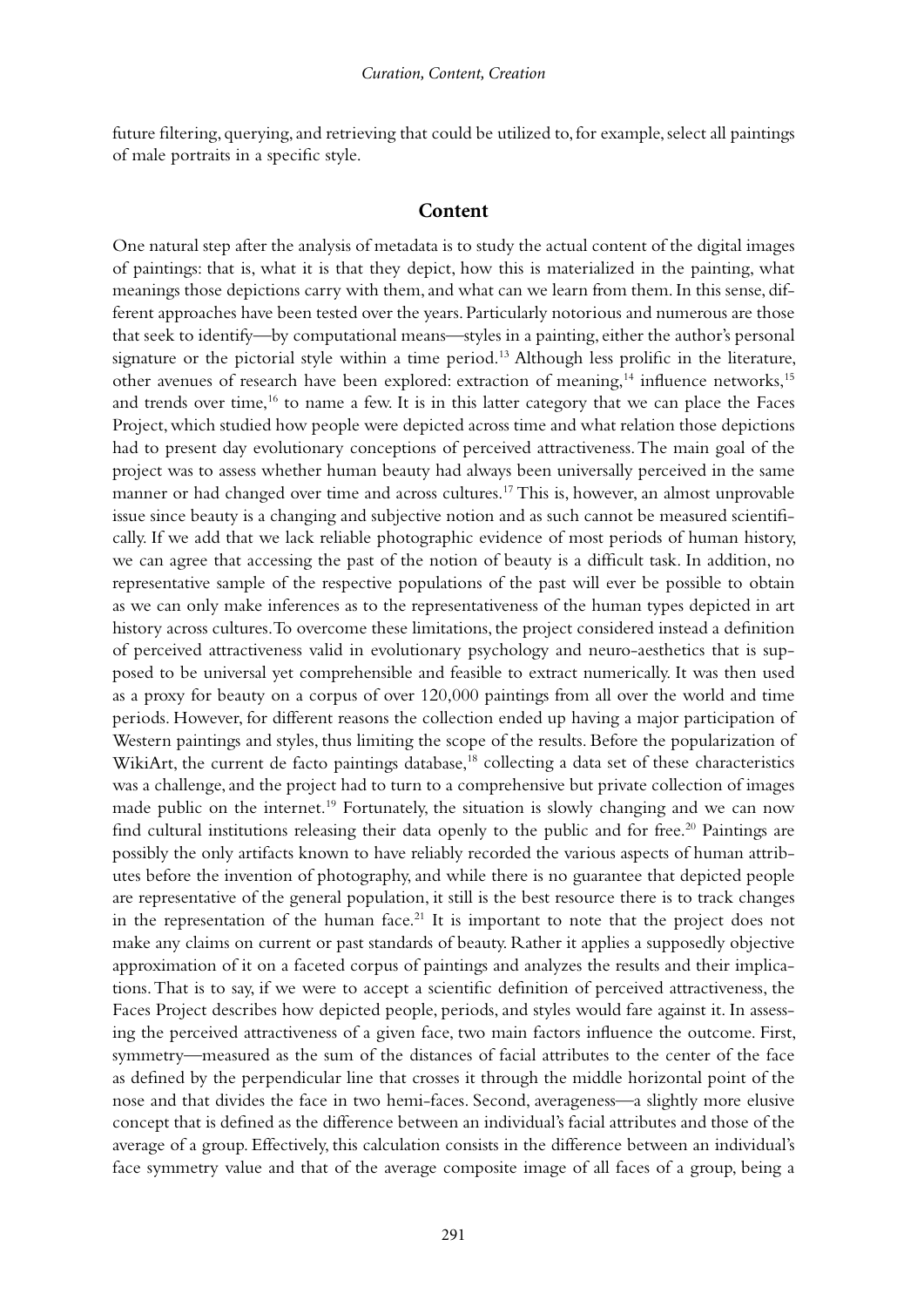group defined by a time period or a painting style. At the technical level, all of these measurements built upon proven face recognition algorithms that provided exact facial feature coordinates within images: a couple of points for each eye, three for the mouth, and another three for the nose. Moreover, these borrowed techniques from machine learning also gave estimations of gender, age, and the head pose of the recognized faces, allowing for a demographic aggregation and rich comparison of the results.

The project showed that the representation of human faces has not remained constant and that there are substantial differences between the faces depicted between the fifteenth and eighteenth centuries when compared to those of both the thirteenth and twentieth centuries. Especially significant was the decrease in the perceived attractiveness of faces in twentieth-century paintings, as the freedom of artists and the openness of society fostered the representation of different types of human face other than those associated with classical styles.

The Faces Project also set the path for a digital demography in the fine arts as it explored demographic distributions and age pyramids for the first time. As an unexpected side effect of the project, valuable data on the demographics of people in paintings were uncovered, both by century and by painting style. Therefore, it became possible to characterize, for example, the most common types of individual depicted in a specific period of time, including the preferred age and gender in a particular painting style, $^{22}$  or the composition, poses, proportions, and spatial locations in which particular types appear.

## **Creation**

The final step in the pipeline is the creation process itself. We now have a sense of how important the proper curation of collections is and how it enables the selection of paintings in different painting styles. Moreover, through the analysis of their content, further filters can be applied (e.g. retaining those paintings that display only one woman in a central role). Although very different methodologically, both aspects combine to produce rich labeled samples from which, theoretically, a machine can learn. However, while learning by example is one of the ways in which art can be artificially produced, all AI-generated artworks are technically under the umbrella of what is called generative art.

Generative art, in which human participation is drastically reduced if not completely eliminated from the creative process, is by no means a novel idea.<sup>23</sup> Although many different methods exist, both disciplinary (mechanical, chemical, biological, mathematical, robotic, etc.) as well as conceptual (emergence, evolution, embodiment, self-organization, etc.), the creation of art by autonomous systems has been historically tied to rule-based and algorithmically determined computer processes. Since its birth in the computer graphics scene in Stuttgart in 1965 with *Generative Computergraphik*, presumably the first exhibition to show generative computer art,<sup>24</sup> dynamic artwork-systems have evolved in parallel with the technology that made them possible. From the mid-1960s onwards, artists played with the idea of generating art by leveraging concepts from Artificial Life (e.g., L-systems, genetic algorithms, cellular automata) and Artificial Intelligence. AARON, a piece of software built over a forty-year period by the abstract painter Harold Cohen, is perhaps one of the first attempts to use artificial intelligence to produce art.<sup>25</sup> Its style and aesthetic dexterity have evolved over many existing versions since its conception: from basic abstract black and white compositions to the inclusion of color and figurative elements. It even debuted in an exhibition at the Tate Gallery in London, United Kingdom, in 1983, where the works are still housed after the passing in 2016 of its creator.

However, what makes AARON fundamentally different from AICAN (Artificial Intelligence Creative Adversarial Network), namely the technique used to generate the series *Faceless Portraits*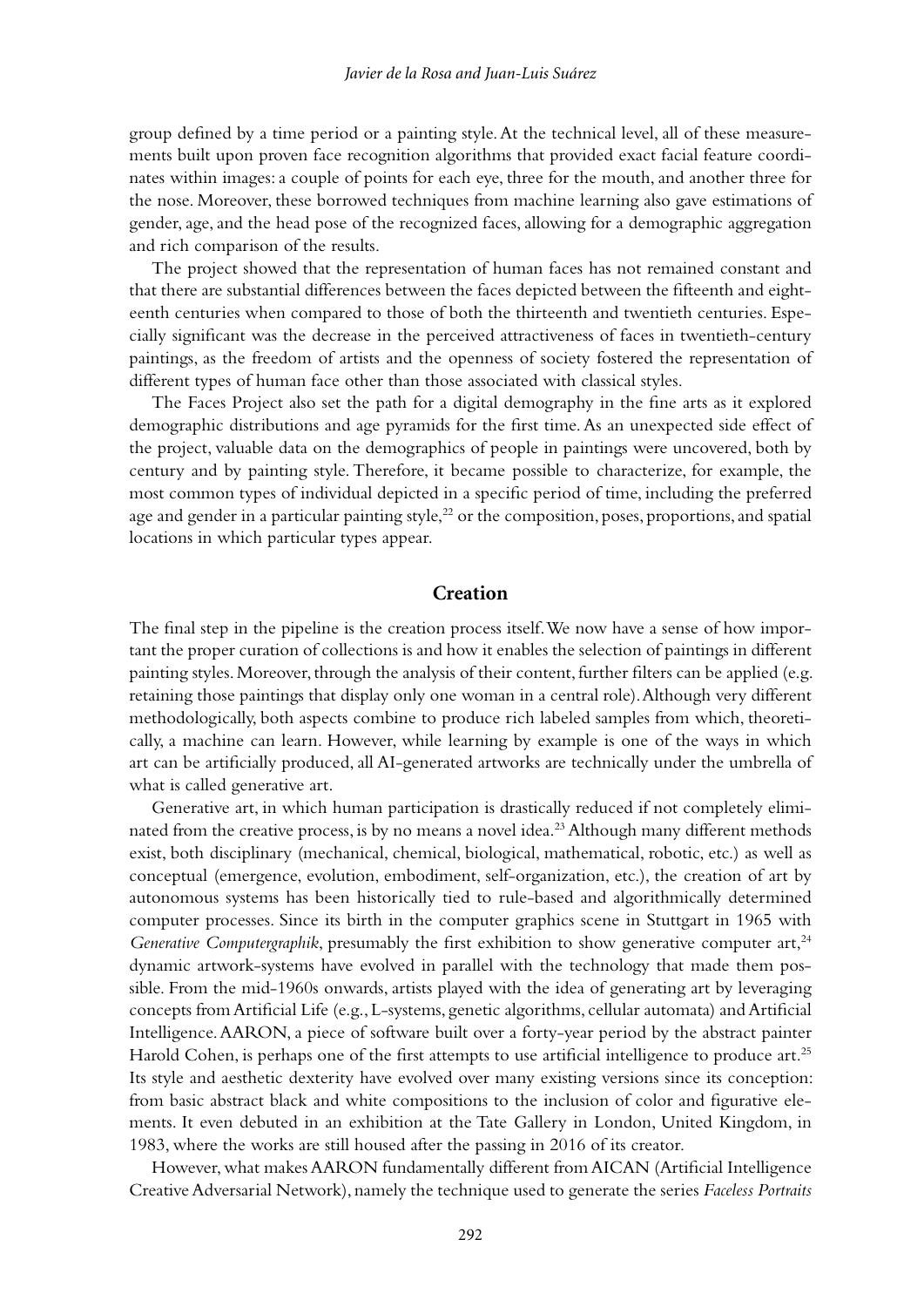*Transcending Time*, is the school of thought from which the two approaches of artificial intelligence come. AARON uses what is called a symbolic approach, in which the expert of the domain must manually encode a number of rules in the algorithm that govern the creation process. By contrast, AICAN uses a connectionist approach, meaning that instead of hard coding the rules that guide the creative process, the algorithm learns the general ideas from previous examples until it is able to produce new and hitherto unseen artworks. In computer science literature, the latter method is referred to as an artificial neural network, since it is vaguely inspired by the biological neural networks in animal brains. A neural network is more a framework for a specific learning task than an algorithm itself, since no prior task-specific rules are programmed into them.

Typically, neural networks are internally structured in layers connected to each other in such a way that the input layer receives a numerical representation of an object to be classified and the output layer produces values that assign the input to one of several possible classes. Each of these layers have artificial neurons that perform some computation based on an activation function and some pre-defined weights. With some reservations, the process of learning or training is then reduced to processing the input iteratively and adjusting the weights until a certain loss function is minimized in the output layers. When the number of layers increases, we talk about deep neural networks or deep learning.<sup>26</sup>

In the case of image recognition by artificial intelligence, a common kind of neural net is the Convolutional Neural Network (CNN) that works by reducing images successively using a form of matrix multiplication named convolution—technically, a cross-correlation—until the resulting image can be assigned a class from a limited number of options.<sup>27</sup> For example, in a data set comprising exclusively images of paintings by Joan Miró and Van Gogh, a CNN might be able to extract features of the images at an increasing level of abstraction: beginning with the identification of pixels that form edges and borders; progressing to the identification of blobs and shapes; and, finally, distinguishing individual strokes, themes, or styles. Instead of feeding all this information independently, a CNN automatically generates identifying characteristics from the data sets it processes. This results in one of the best and worst qualities of this method: A neural network will always be as good (and as biased) as the data used to train it. As described, CNNs are very good at classifying images, but not very useful at generating them by themselves. One way to adapt them to the task of image creation is to run the classification process in reverse order: If the outermost layers of a CNN encode information from images by moving from the more abstract to the more concrete, it is possible to reverse the process just before the final layers and move from the dense codification of an image (or a random list of numbers for that matter) back to an image again.

This is indeed the idea behind Generative Adversarial Networks (GANs) the core mechanism inside AICAN, with the addition of a clever trick: every time a new image is generated from a random input vector by the generative network, another network (the discriminant) evaluates (classifies) the resulting image as valid or not depending on how real the image would look to a human. These two networks enter in a contest with each other in a zero-sum game. Every time the generator presents a new, more appealing candidate, the discriminator has also become better at the process of evaluation. For each misclassification, information about the difference between the generated image and a valid image is fed back to both networks. After many iterations of the training process, the images that pass the filter imposed by the discriminator are surprisingly natural looking, even to the point of deceiving the human eye.<sup>28</sup> These GANs learn approximations of the meaning of visual features in their own way. Sometimes this resembles the human way of understanding things, while on other occasions it is basically senseless.<sup>29</sup> AICAN is a variation of a GAN where the discriminator tries to assess whether generated images are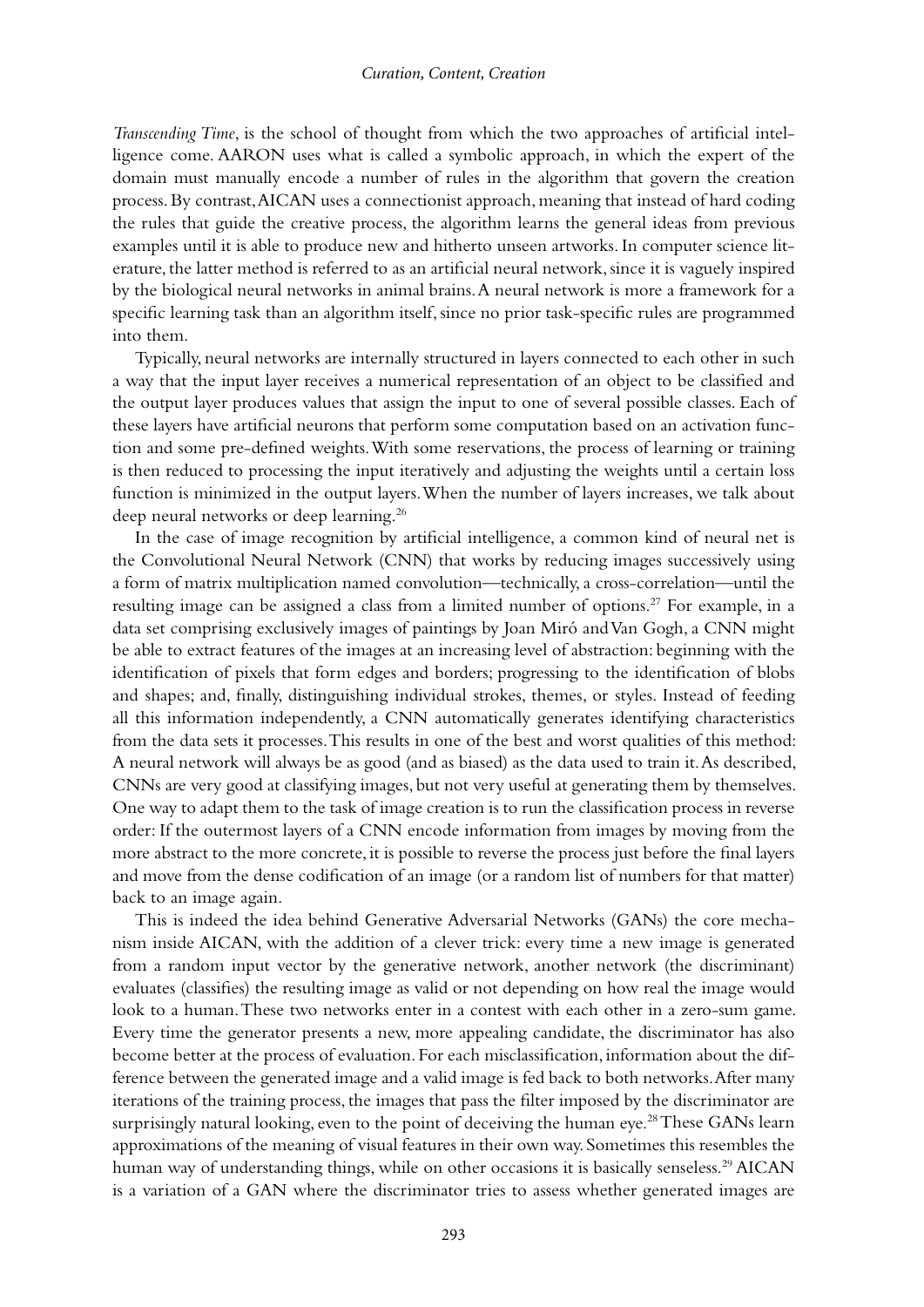of artistic value. Certainly, the approach seems to have some validity since both the creators of *The Portrait of Edmond de Belamy* and the series *Faceless Portraits Transcending Time* have received acknowledgment for their work either in monetary form or as public recognition,<sup>30</sup> either of which might meet the ambitions of the works' creators.

### **Conclusion**

In this chapter, we have shown how the curation of metadata is far from a burden imposed by library and catalogue practices, but rather is a process can generate fruitful and impactful research. The proper curation of data sets might eventually be leveraged to enrich the analysis of the content of catalogued images. This, in turn, could be used to build generative models that produce pieces of artistic value or, at least, to create new data and, therefore, new research questions for the digital fine arts. This process raises some interesting questions.

The first issues that arises is the question of authorship. It is not entirely clear to whom authorial credit should be attributed in the case of AI generated works. Should it be ascribed to the numerous training samples? To the designer of the GAN? To the person who simply uses the trained model to produce new artworks? To the computer artifact itself? To all of them? This latter case has important implications and might require re-examination of our theories of the  $self<sup>31</sup>$  of artistic identity, and of art market practices. The digital copyright wars of the 2000s could become insignificant when compared to upcoming battles against algorithmically generated content. Although writing in different contexts, some scholars have stated that knowing the author of a work "changes its meaning by changing its context [ . . . ,] certain kinds of meaning are conferred by its membership and position in [. . .] the *oeuvre*."32 This might have the effect of deeming computational creations as mere "computer-output" instead of paintings by virtue of the simple fact that they are computer-generated.<sup>33</sup>This perception often arises after discovering that the artwork in question is computationally generated, a point that affects its authenticity and hinders its aesthetic approval: The computer could generate new pieces endlessly with no human supervision or mediation.<sup>34</sup> Furthermore, while every generated piece is presumably unique, the ontological issue is not reasonably addressed. As David Cope has argued, "the fact that human composers die, [. . .] has consequences for aesthetic valuation: someone's *oeuvre* is valued in part because it is a unique set of works, now closed."35 And for him this poses the question of whether we can identify the artwork, the uniqueness, behind the countless unique images that an artist's program can generate.<sup>36</sup> Do we have a theoretical framework to appreciate or measure these contributions? Do we need one or is it permissible to dismiss it, since humans cannot conceive of the infinite artist?

The further question arises as to the ontology of art itself. Does art need to reflect the inimitable experience of the artist? Does it need to be a manifestation of thought or emotion articulated in a particular medium? Does it need to manifest human creativity? Part of the praise for AICAN derives from the fact that it was considered, or labeled, as being more creative than regular generative adversarial networks. However, due to its unpredictable nature, the concept of creativity continues to be as hard to define as it has always been, $37$  which makes it a problematic attribute to quantify and thus questionable to assign to machine outputs of any kind.<sup>38</sup> This chapter has sought to highlight the fact that pictorial art, either human or machine created, cannot fully escape either its predecessors (in the form of art's histories) or assessments (of aesthetic merit and ontology) agreed upon by experts in fine arts communities. The latter is of the utmost importance if the creators of AI generated works seek recognition of some sort. Nevertheless, the infinite—computer—artist has come to stay and we should be grateful if it stimulates the imagination of its creators: human artists.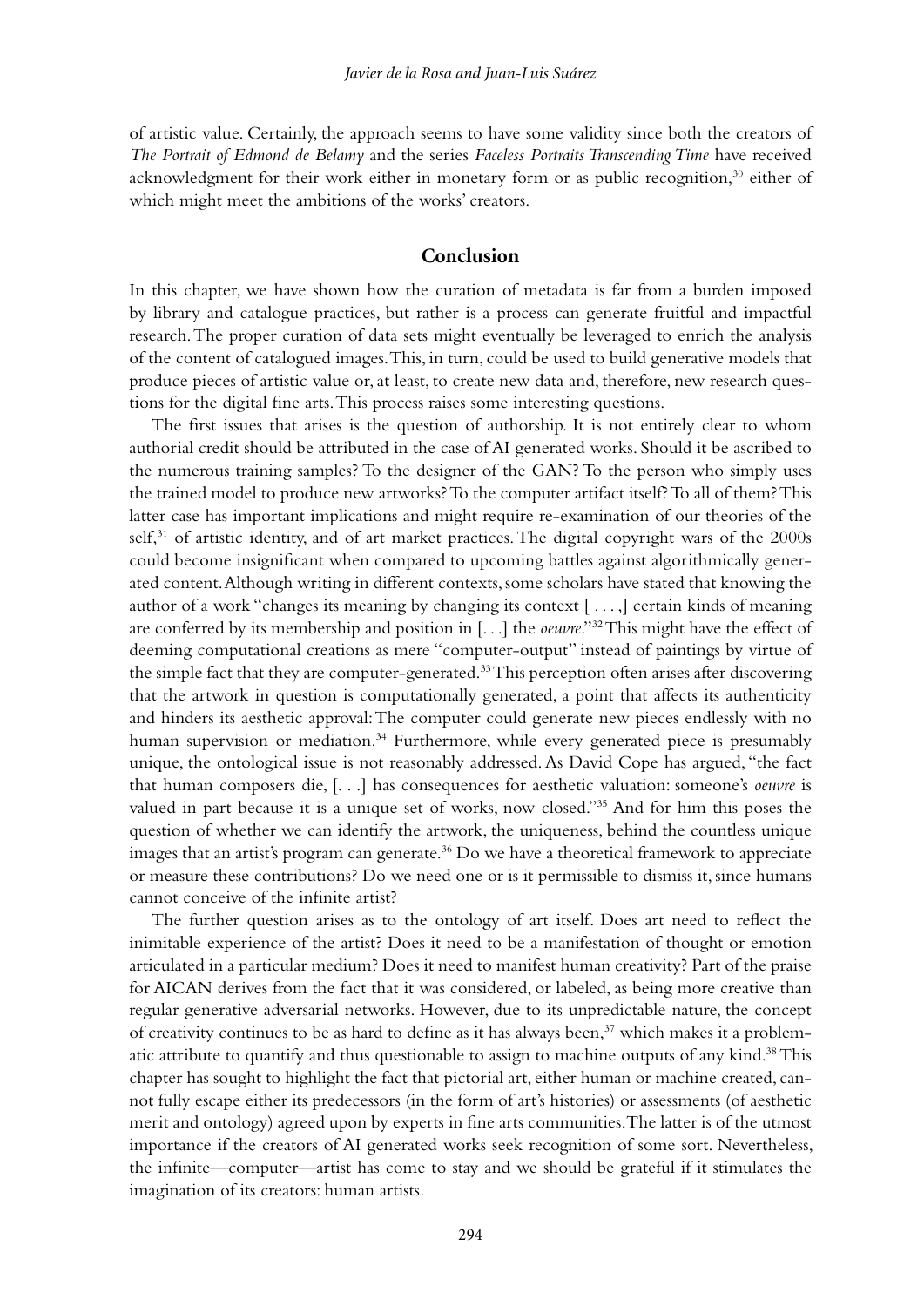Lastly, there is the persistent concern in all kinds of representational and statistical learning: intention. Computer generated art lacks a force that drives the creation of artworks. Ranging from monetary to altruistic motives, technical mastery to expressive desire, machines are not only unable to provide reasons for their decisions, but the processes that mediate creation remain opaque and deprived of interpretive or communication powers.39 And while these issues have deep consequences in other fields (for example, if misused in policing), in the context of art it gives the impression of emptiness or purposelessness. Perhaps, a new kind of art will emerge, one that can only be appreciated or deciphered by other machines, a true machine art, made for and by machines, with no humans in the loop.

#### **Notes**

- 1. Paris-based arts collective *Obvious* was the organization behind the production of the piece. Christie's, "The First Piece of AI-Generated Art to Come to Auction," last modified December 12, accessed April 1, 2019, [www.christies.com/features/A-collaboration-between-two-artists-one-human-one-a](http://www.christies.com)[machine-9332-1.aspx.](http://www.christies.com)
- 2. AICAN stands for Artificial Intelligence Creative Adversarial Network. See Ahmed Elgammal et al., "CAN: Creative Adversarial Networks, Generating 'Art' by Learning About Styles and Deviating from Style Norms" (June 21, 2017), [https://arxiv.org/abs/1706.07068](https://arxiv.org).
- 3. "AI and Machine Learning Invade a New York Art Gallery," *The Atlantic*, last modified March 6, accessed April 1, 2019, [www.theatlantic.com/technology/archive/2019/03/ai-created-art-invades](http://www.theatlantic.com)[chelsea-gallery-scene/584134/](http://www.theatlantic.com).
- 4. See, for example, Anthony O'Hear, "Art and Technology: An Old Tension," *Royal Institute of Philosophy Supplements* 38 (March 1, 1995): 143–58, doi:10.1017/S1358246100007335; [http://journals.cam](http://journals.cambridge.org) [bridge.org/abstract\\_S1358246100007335.](http://journals.cambridge.org)
- 5. Jon McCormack et al., "Ten Questions Concerning Generative Computer Art," *Leonardo* 47, no. 2 (April 1, 2014): 135–41, doi:10.1162/LEON\_a\_00533; [www.mitpressjournals.org/doi/abs/10.1162/](http://www.mitpressjournals.org) [LEON\\_a\\_00533.](http://www.mitpressjournals.org)
- 6. Stephen Ramsay, "Databases," in *A Companion to Digital Humanities* (Malden, MA and Chichester: Wiley-Blackwell, 2004).
- 7. "The Hispanic Baroque Project [Archived]," accessed April 1, 2019, [http://projects.cultureplex.ca/](http://projects.cultureplex.ca) [www.hispanicbaroque.ca/.](http://projects.cultureplex.ca)
- 8. Juan-Luis Suárez and Estefanía Olid-Peña, "Hispanic Baroque: A Model for the Study of Cultural Complexity in the Atlantic World," *South Atlantic Review* 72, no. 1 (January 1, 2007): 31–47, [www.jstor.](http://www.jstor.org) [org/stable/27784678.](http://www.jstor.org)
- 9. "BaroqueArt," accessed April 1, 2019, [http://baroqueart.cultureplex.ca/.](http://baroqueart.cultureplex.ca)
- 10. "BaroqueArt Descriptors Ontology: An Ontology to Formalize the Way an Artwork Is Described," accessed April 1, 2019, [http://ontologies.cultureplex.ca/baroqueart/spec/index.html](http://ontologies.cultureplex.ca).
- 11. Juan-Luis Suarez, Fernando Sancho Caparrini, and Javier de la Rosa Perez, "The Art-Space of a Global Community: The Network of Baroque Paintings in Hispanic-America," *IEEE*, October 2011.
- 12. Juan-Luis Suarez et al., "Towards a Digital Geography of Hispanic Baroque Art," *Literary and Linguistic Computing* 28, no. 4 (December 1, 2013): 718–35, doi:10.1093/llc/fqt050.
- 13. See, for example, Babak Saleh and Ahmed Elgammal, "Large-Scale Classification of Fine-Art Paintings: Learning the Right Metric on the Right Feature" (2016), doi:10.11588/dah.2016.2.23376; [https://](https://search.datacite.org) [search.datacite.org/works/10.11588/dah.2016.2.23376](https://search.datacite.org); Higor Y.D. Sigaki, Matjaž Perc, and Haroldo V. Ribeiro, "History of Art Paintings Through the Lens of Entropy and Complexity," *Proceedings of the National Academy of Sciences of the United States of America* 115, no. 37 (September 11, 2018): E8594, doi:10.1073/pnas.1800083115, [www.ncbi.nlm.nih.gov/pubmed/30150384;](http://www.ncbi.nlm.nih.gov) Daan Wynen, Cordelia Schmid, and Julien Mairal, "Unsupervised Learning of Artistic Styles With Archetypal Style Analysis" (May 28, 2018), [https://arxiv.org/abs/1805.11155;](https://arxiv.org) Ahmed Elgammal et al., "The Shape of Art History in the Eyes of the Machine" (January 23, 2018), [https://arxiv.org/abs/1801.07729;](https://arxiv.org) Laure Thompson and David Mimno, "Computational Cut-Ups: The Influence of Dada," *The Journal of Modern Periodical Studies* 8, no. 2 (November 1, 2018): 179–95, doi:10.5325/jmodeperistud.8.2.0179, [www.](http://www.jstor.org) [jstor.org/stable/10.5325/jmodeperistud.8.2.0179;](http://www.jstor.org) Eva Cetinic and Sonja Grgic, "Automated Painter Recognition Based on Image Feature Extraction," Croatian Society Electronics in Marine—ELMAR,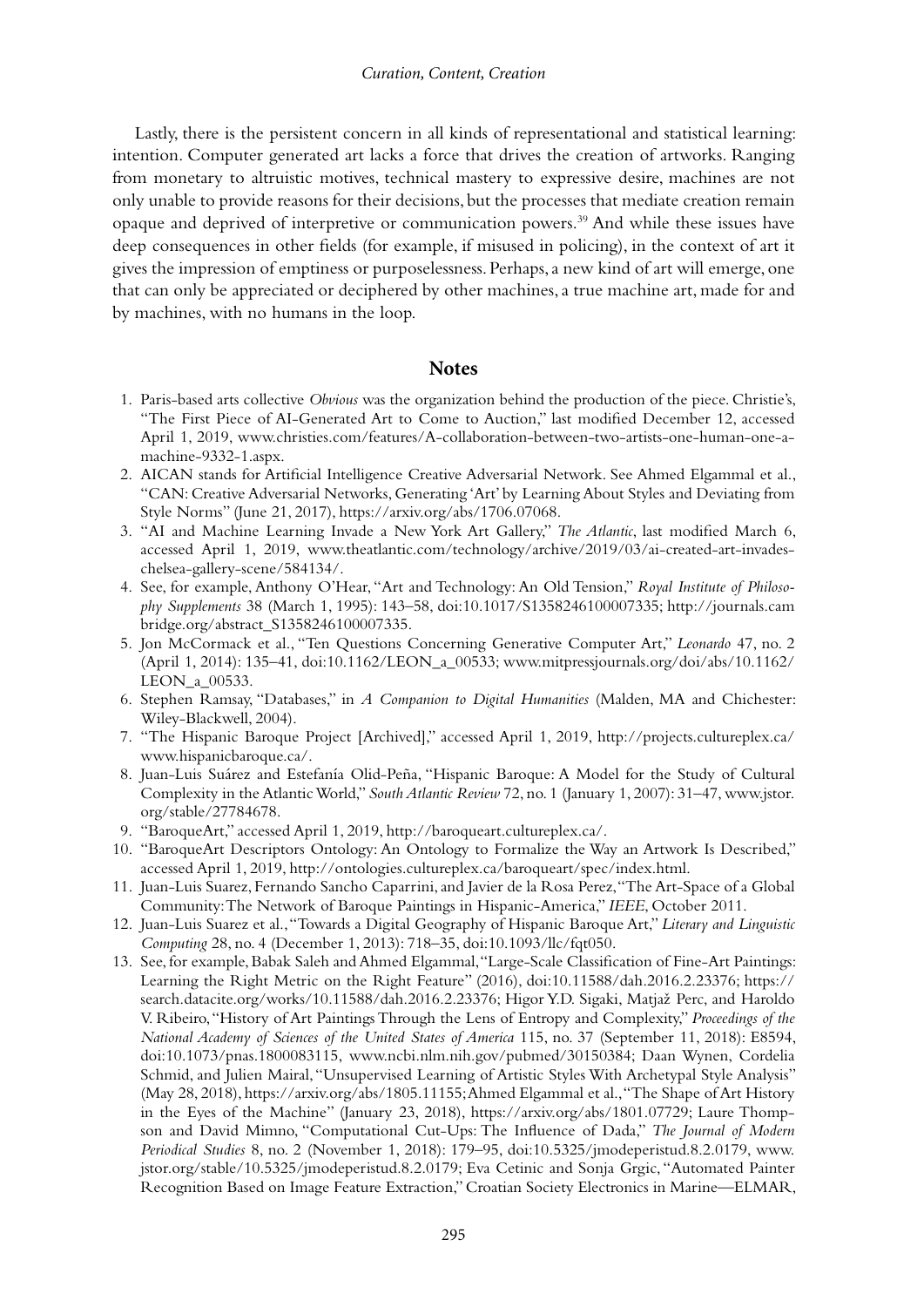September 2013. For an introduction to the topic, see Lev Manovich, "Data Science and Digital Art History," *International Journal for Digital Art History*, no. 1 (2015).

- 14. Byunghwee Lee et al., "Heterogeneity in Chromatic Distance in Images and Characterization of Massive Painting Data Set," *PLoS One* 13, no. 9 (September 1, 2018): e0204430, doi:10.1371/journal. pone.0204430, [www.ncbi.nlm.nih.gov/pubmed/30252919.](http://www.ncbi.nlm.nih.gov)
- 15. Babak Saleh et al., "Toward Automated Discovery of Artistic Influence," *Multimedia Tools and Applications* 75, no. 7 (April 2016): 3565–91, doi:10.1007/s11042-014-2193-x, [https://search.proquest.com/](https://search.proquest.com) [docview/1776306844.](https://search.proquest.com)
- 16. Leonardo Impett and Franco Moretti, *Totentanz: Operationalizing Aby Warburg's 'Pathosformeln,'* Stanford Literary Lab, Stanford, CA, 2017.
- 17. Javier De la Rosa and Juan-Luis Suárez, "A Quantitative Approach to Beauty: Perceived Attractiveness of Human Faces in World Painting" (2015), doi:10.11588/dah.2015.1.21640, [https://search.datacite.](https://search.datacite.org) [org/works/10.11588/dah.2015.1.21640](https://search.datacite.org). The limitations of the data set skewed the analysis and results toward Western paintings and conceptions of beauty.
- 18. "WikiArt: Visual Art Encyclopedia," accessed April 1, 2019, [www.wikiart.org/](http://www.wikiart.org).
- 19. Although the original site was shut down and a new domain is now available with limited functionality "Ciudad De La Pintura (City of Paintings)," accessed April 1, 2019, [www.ciudadpintura.com/.](http://www.ciudadpintura.com)
- 20. See, for example, the released of The MET's own collection of paintings as free and open data sets and their joint initiative with Microsoft and the MIT to support an external API for programmatic access to their data, "Open Access at the MET," accessed April 1, 2019, [www.metmuseum.org/about-the-met/](http://www.metmuseum.org) [policies-and-documents/open-access.](http://www.metmuseum.org)
- 21. There is some controversy about this point. On the one hand, during certain periods of history only those in a position of power could command the creation of paintings, possibly biasing the representativeness of the depicted population. It is also known that sometimes painters exerted some creative licenses adapting the faces of their models to whatever standards of beauty were reigning at the time (see Álvaro Pascual-Chenel, "Juegos De Imagen Y Apariencia: Simulación, Disimulación Y Propaganda Política Durante El Reinado De Carlos II," *El Universo Simbólico Del Poder En El Siglo De Oro* (January 1, 2012): 4.). On the other hand, even when only random people were depicted on a figurative fashion, no claim can be made on how that would relate to the general population's beauty. The Faces Project does not try to make the claim that only beautiful people were painted nor that the study can be blindly interpolated to all of human paintings, rather it just establishes a framework to assess how those that were indeed painted for posterity would be evaluated from a biologically evolutionary definition of perceived attractiveness today. Moreover, the study never states that our current standard of beauty is better or worse in any aspect to those of the past.
- 22. Ironically, most modern methods to estimate age and gender from pictures are now based on neural networks.
- 23. Alan Dorin et al., "A Framework for Understanding Generative Art," *Digital Creativity* 23, no. 3–4 (December 2012): 239–59, doi:10.1080/14626268.2012.709940.
- 24. Margaret A. Boden and Ernest A. Edmonds, "What Is Generative Art?" *Digital Creativity* 20, no. 1–2 (June 1, 2009): 21–46, doi:10.1080/14626260902867915, [www.tandfonline.com/doi/](http://www.tandfonline.com) [abs/10.1080/14626260902867915](http://www.tandfonline.com).
- 25. See Harold Cohen, "The Further Exploits of AARON, Painter," *Stanford Humanities Review* 4, no. 2 (1995): 141–58; Harold Cohen, "A Million Millennial Medicis," in *Explorations in Art and Technology* (London: Praxis, 2002), 91–104.
- 26. For a good introduction see Ian Goodfellow, Yoshua Bengio, and Aaron Courville, *Deep Learning* (Cambridge, MA and London, UK: MIT Press, 2016).
- 27. Ibid., Ch. 20.
- 28. Tero Karras, Samuli Laine, and Timo Aila, "A Style-Based Generator Architecture for Generative Adversarial Networks" (December 12, 2018), [https://arxiv.org/abs/1812.04948.](https://arxiv.org)
- 29. Shan Carter et al., "Exploring Neural Networks with Activation Atlases," *Distill* (March 6, 2019), doi:10.23915/distill.00015, [https://distill.pub/2019/activation-atlas/](https://distill.pub).
- 30. "Faceless Portraits Transcending Time," HG Contemporary New York, accessed April 1, 2019, [www.](http://www.hgcontemporary.com) [hgcontemporary.com/exhibitions/faceless-portraits-transcending-time](http://www.hgcontemporary.com).
- 31. To put it in perspective, the problem is the same that autonomous vehicles face if they run over a pedestrian. Who would be to blame in that case?
- 32. Harold Love, *Attributing Authorship: An Introduction* (Cambridge, MA: Cambridge University Press, 2002) 46.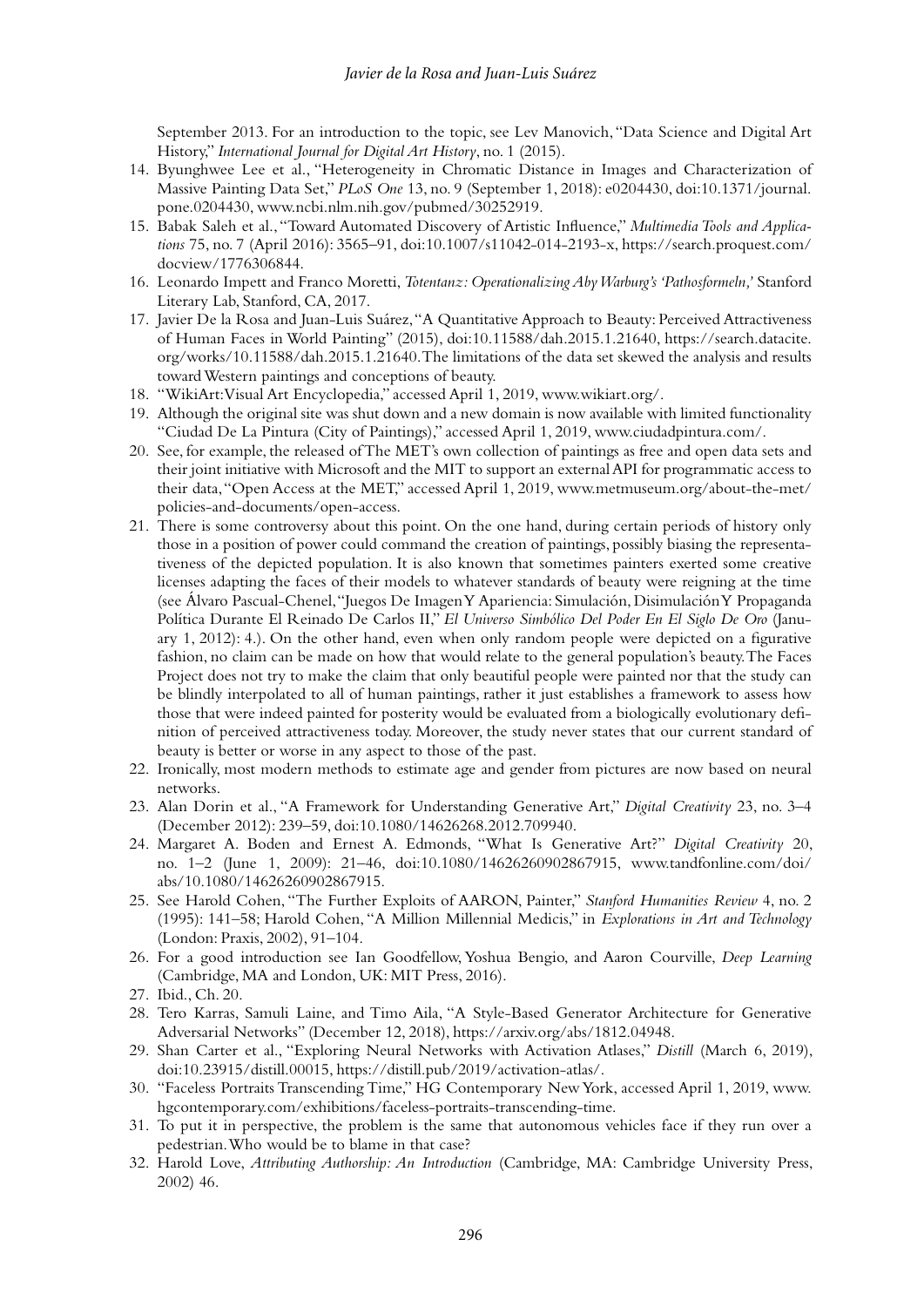- 33. David Cope, *Computer Models of Musical Creativity* (Cambridge, MA: MIT Press, 2005).
- 34. Boden and Edmonds, "What Is Generative Art?" 24.
- 35. Ibid., 42.
- 36. Ibid., 22.
- 37. See these two opposite views in the classic Margaret A. Boden, *The Creative Mind: Myths and Mechanisms*, 2nd ed. (London: Routledge, 2004), doi:10.4324/9780203508527, [www.taylorfrancis.com/](http://www.taylorfrancis.com) [books/9781134379576](http://www.taylorfrancis.com); and the approach taken by some of the creators of AICAN Ahmed Elgammal and Babak Saleh, "Quantifying Creativity in Art Networks" (June 1, 2015), [https://arxiv.org/abs/1506.00711.](https://arxiv.org)
- 38. Boden, *The Creative Mind*, Ch. 4.
- 39. Mike Ananny and Kate Crawford, "Seeing Without Knowing: Limitations of the Transparency Ideal and Its Application to Algorithmic Accountability," *New Media & Society* 20, no. 3 (March 2018): 973–89, doi:10.1177/1461444816676645, [https://journals.sagepub.com/doi/full/10.1177/1461444](https://journals.sagepub.com) [816676645.](https://journals.sagepub.com)

#### **Bibliography**

- Ananny, Mike, and Kate Crawford. "Seeing Without Knowing: Limitations of the Transparency Ideal and Its Application to Algorithmic Accountability." *New Media & Society* 20, no. 3 (March 2018): 973–89. doi:10.1177/1461444816676645[. https://journals.sagepub.com/doi/full/10.1177/1461444816676645](https://journals.sagepub.com)
- Boden, Margaret A. *The Creative Mind: Myths and Mechanisms*. 2nd ed. London: Routledge, 2004. doi:10.4324/9780203508527. [www.taylorfrancis.com/books/9781134379576.](http://www.taylorfrancis.com)
- Boden, Margaret A., and Ernest A. Edmonds. "What Is Generative Art?" *Digital Creativity* 20, no. 1–2 (June 1, 2009): 21–46. doi:10.1080/14626260902867915. [www.tandfonline.com/doi/](http://www.tandfonline.com) [abs/10.1080/14626260902867915](http://www.tandfonline.com)
- Bogost, Ian. "AI and Machine Learning Invade a New York Art Gallery." *The Atlantic*. Accessed April1, 2019. [www.](http://www.theatlantic.com) [theatlantic.com/technology/archive/2019/03/ai-created-art-invades-chelsea-gallery-scene/584134/](http://www.theatlantic.com)
- Byunghwee Lee, Daniel Kim, Seunghye Sun, Hawoong Jeong, and Juyong Park. "Heterogeneity in Chromatic Distance in Images and Characterization of Massive Painting Data Set." *PLoS One* 13, no. 9 (September 1, 2018): e0204430. doi:10.1371/journal.pone.0204430. [www.ncbi.nlm.nih.gov/](http://www.ncbi.nlm.nih.gov) [pubmed/30252919](http://www.ncbi.nlm.nih.gov)
- Carter, Shan, Zan Armstrong, Ludwig Schubert, Ian Johnson, and Chris Olah. "Exploring Neural Networks with Activation Atlases." *Distill* (March 6, 2019). doi:10.23915/distill.00015. [https://distill.pub/2019/](https://distill.pub) [activation-atlas/](https://distill.pub)
- Cetinic, Eva, and Sonja Grgic. "Automated Painter Recognition Based on Image Feature Extraction." Croatian Society Electronics in Marine—ELMAR, September 2013.
- Christie's. "The First Piece of AI-Generated Art to Come to Auction." Accessed April 1, 2019. [www.](http://www.christies.com) [christies.com/features/A-collaboration-between-two-artists-one-human-one-a-machine-9332-1.aspx](http://www.christies.com)

"Ciudad De La Pintura (City of Paintings)." Accessed April 1, 2019. [www.ciudadpintura.com/](http://www.ciudadpintura.com)

Cohen, Harold. "The Further Exploits of AARON, Painter." *Stanford Humanities Review* 4, no. 2 (1995): 141–58.

———. "A Million Millennial Medicis." In *Explorations in Art and Technology*, 91–104. London: Praxis, 2002. Cope, David. *Computer Models of Musical Creativity*. Cambridge, MA: MIT Press, 2005.

The CulturePlex Lab. "BaroqueArt." Accessed April 1, 2019. [http://baroqueart.cultureplex.ca/.](http://baroqueart.cultureplex.ca)

———. "BaroqueArt Descriptors Ontology: An Ontology to Formalize the Way an Artwork Is Described." Accessed April 1, 2019. [http://ontologies.cultureplex.ca/baroqueart/spec/index.html.](http://ontologies.cultureplex.ca)

- De la Rosa, Javier, and Juan-Luis Suárez. "A Quantitative Approach to Beauty. Perceived Attractiveness of Human Faces in World Painting." 2015. doi:10.11588/dah.2015.1.21640. [https://search.datacite.org/](https://search.datacite.org) [works/10.11588/dah.2015.1.21640](https://search.datacite.org)
- Dorin, Alan, Jonathan McCabe, Jon McCormack, Gordon Monro, and Mitchell Whitelaw. "A Framework for Understanding Generative Art." *Digital Creativity* 23, no. 3–4 (December 2012): 239–59. doi:10.10 80/14626268.2012.709940
- Elgammal, Ahmed, and AICAN. "Faceless Portraits Transcending Time." HG Contemporary New York. Accessed April 1, 2019. [www.hgcontemporary.com/exhibitions/faceless-portraits-transcending-time](http://www.hgcontemporary.com)
- Elgammal, Ahmed, Bingchen Liu, Mohamed Elhoseiny, and Marian Mazzone. "CAN: Creative Adversarial Networks, Generating 'Art' by Learning About Styles and Deviating from Style Norms" (June 21, 2017). [https://arxiv.org/abs/1706.07068](https://arxiv.org)